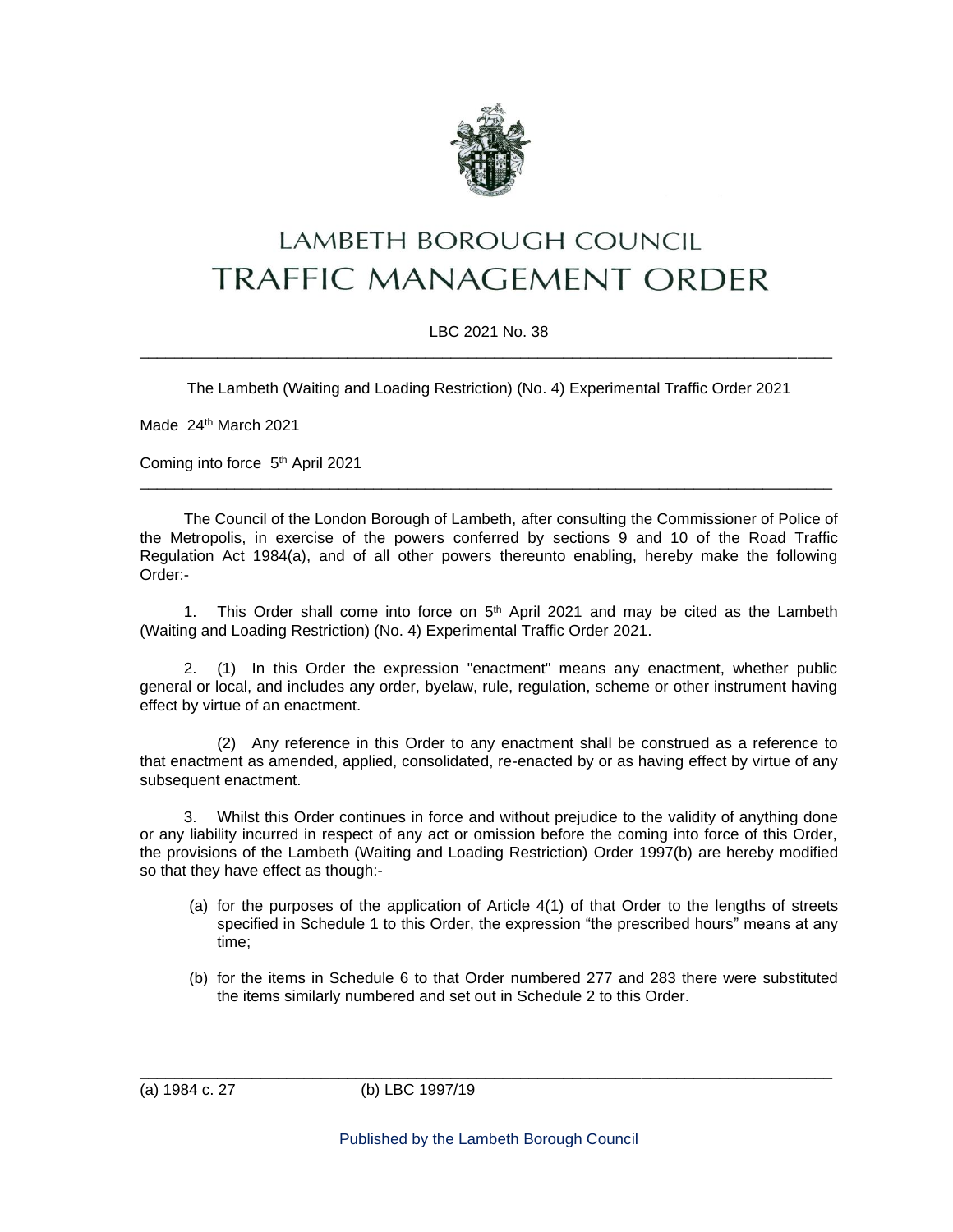4. In pursuance of section 10(2) of the Road Traffic Regulation Act 1984, the Assistant Director of Infrastructure, Environment, Public Realm & Climate Change Delivery or some other person authorised in that behalf by him, may, if it appears to him or that other person essential in the interests of the expeditious, convenient and safe movement of traffic, or in the interests of providing suitable and adequate on-street parking facilities, or for preserving or improving the amenities of the area through which any road affected by this Order runs, modify or suspend the operation of this Order or any provision of it, save that no modification shall make an addition.

Dated this twenty-fourth day of March 2021.

Ben Stevens Highway Network Manger

#### SCHEDULE 1

1. Bellefields Road

the north-west side, between the common boundary of Nos. 48 and 50 Bellefields Road and a point 3 metres south-west of the common boundary of Nos. 54 and 56 Bellefields Road.

2. Combermere Road

the north-west side, between a point 4 metres south-west of the south-western kerb-line of Dalyell Road and a point 18 metres south-west of that kerb-line.

#### 3. Concanon Road

- (a) the east side, between a point 6 metres south of the southern kerb-line of Santley Street and a point 16 metres south of that kerb-line;
- (b) the west side, between a point 7.5 metres south of the southern kerb-line of Santley Street and the common boundary of Nos. 35 Concanon Road and No. 40 Santley Street.
- 4. Ferndale Road
	- (a) the north-west side, between the common boundary of Nos. 232 and 234 Ferndale Road and a point 37.5 metres north-east of the north-eastern wall of No. 226 Ferndale Road;
	- (b) the south-east side, between a point opposite the common boundary of Nos. 232 and 234 Ferndale Road and a point 20.4 metres south-west of a point opposite that common boundary.
- 5. Pulross Road
	- (a) the north side, between a point 6.3 metres east of the common boundary of Nos. 62 and 62c Pulross Road and a point 2.3 metres west of that common boundary;
	- (b) the south side
		- (i) between a point 2 metres west of a point opposite the common boundary of Nos. 62 and 62c Pulross Road and a point 11 metres west of a point opposite that common boundary;
		- (ii) between a point 18.5 metres west of a point opposite the common boundary of Nos. 62 and 62c Pulross Road and a point 35.5 metres west of a point opposite that common boundary;